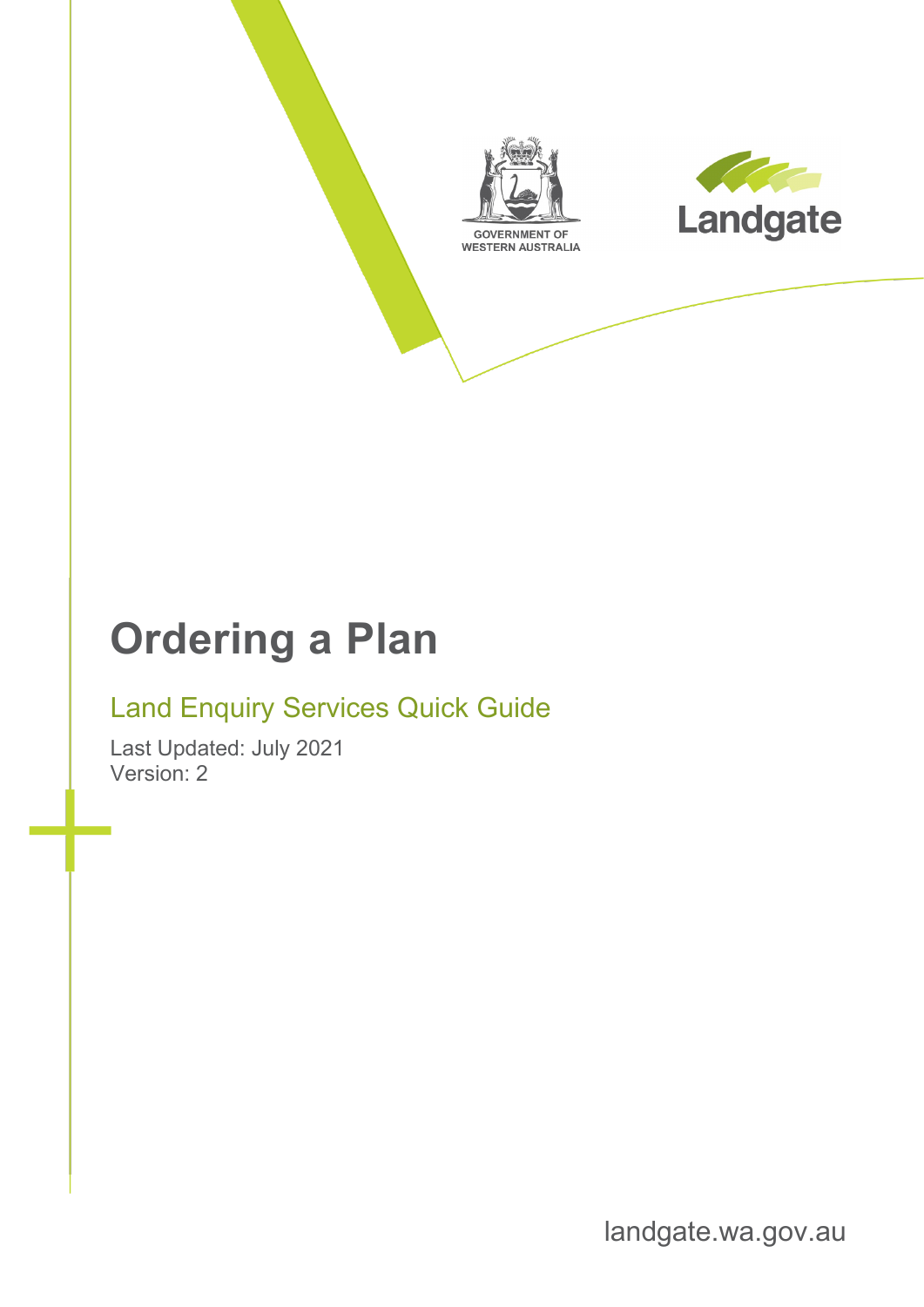# **Ordering a Plan**

A copy of a Plan can be ordered through Land Enquiry Services located on the Landgate corporate website. Add the Certificate of Title to the cart, pay with your credit card or Billing Account, and receive a PDF copy via email within 30 minutes of successful submission.

If you have a Billing Account, you will need to log in to have access to the Industry products, and charge your account.

#### **Searching in Land Enquiry Services**

Open Land Enquiry Services and select 'Plan Information'.

| Landgate<br><b>GOVERNMENT OF</b><br>WESTERN AUSTRALIA                                                                                  | <b>FAQs</b><br><b>Helpful Resources</b><br><b>Contact Us</b><br>About<br><b>Land Enquiry Services</b>                                            | $\frac{1}{2}$ Cart is empty<br>Mary Smith *                                                                                  |
|----------------------------------------------------------------------------------------------------------------------------------------|--------------------------------------------------------------------------------------------------------------------------------------------------|------------------------------------------------------------------------------------------------------------------------------|
| ₳<br><b>Land Information</b>                                                                                                           | <b>Dealing Status</b><br><b>Other Services</b><br><b>Products</b>                                                                                |                                                                                                                              |
| <b>Land Information</b><br><b>Dealing Status</b>                                                                                       | Products<br><b>Other Services</b>                                                                                                                |                                                                                                                              |
| <b>Title Information</b><br>₩<br>Find owner, title details and associated documents<br>online with quick email delivery                | <b>Plan Information</b><br>Find Plan details and associated documents online<br>with quick email delivery                                        | $\sqrt{\mathbb{Z}}$ Reserve Information<br>Find reserve details and associated documents<br>online with quick email delivery |
| Power of Attorney<br><b>Information</b><br>Find Power of Attorney details and associated<br>documents online with quick email delivery | E<br><b>Ownership History</b><br>Find historic title and cancelled title details and<br>associated documents online with quick email<br>delivery |                                                                                                                              |
|                                                                                                                                        |                                                                                                                                                  |                                                                                                                              |
|                                                                                                                                        |                                                                                                                                                  |                                                                                                                              |
| wa.gov.au                                                                                                                              | Home   Privacy   Copyright   Disclaimer   Contact Us   Feedback<br>Western Australian Land Information Authority                                 | Do you need help?<br>Talk to a real person now!<br>FVF<br>$\boxtimes$<br><b>Chat now</b><br>٠                                |

Select the desired enquiry option to search the criteria you have available and then select 'search'.

| <b>Plan Information</b> |                                |                       |                            |               |  |
|-------------------------|--------------------------------|-----------------------|----------------------------|---------------|--|
| <b>Enquiry Options</b>  |                                |                       |                            |               |  |
| <b>Plan Number</b>      | <b>Scheme Name</b>             | <b>Scheme Address</b> | <b>Old Plan Identifier</b> |               |  |
| Plan Number *           | e.g. 12345                     |                       |                            |               |  |
| Plan Type               | $-A$ ll $-$                    |                       |                            |               |  |
| ⋗                       | <b>Advanced Search Options</b> |                       |                            | <b>Search</b> |  |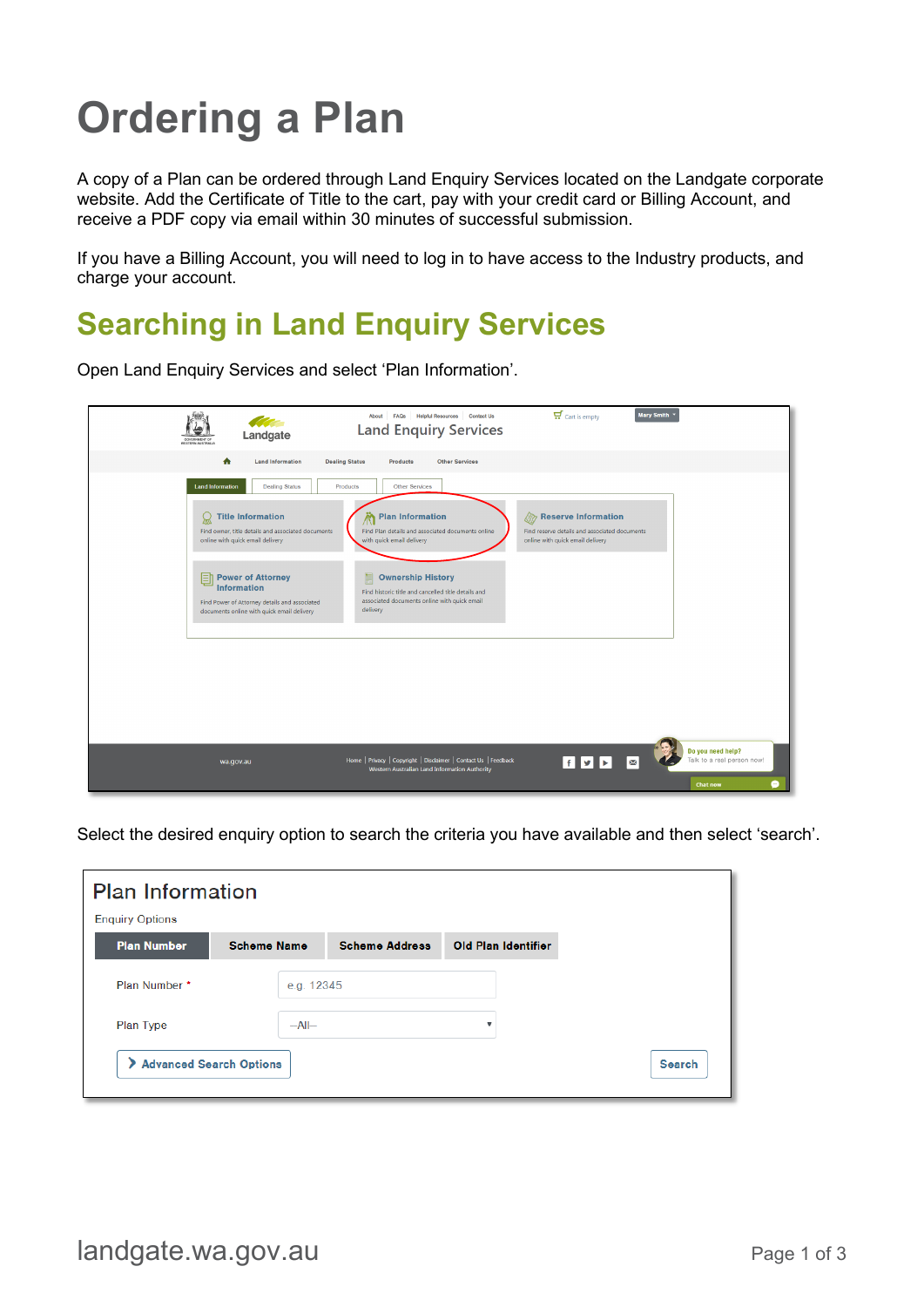#### **Continue to the Plan Details Screen**

Once the results appear on the screen, you will need to select the property you wish to see more details on. You can click on the result line, including the arrow button.

| <b>Plan Information</b><br><b>Enquiry Options</b> |                          |                   |                       |                                   |                                         |                        |               |
|---------------------------------------------------|--------------------------|-------------------|-----------------------|-----------------------------------|-----------------------------------------|------------------------|---------------|
| <b>Plan Number</b>                                | <b>Scheme Name</b>       |                   | <b>Scheme Address</b> | Old Plan Identifier               |                                         |                        |               |
| Plan Number *<br>Plan Type                        |                          | 80203<br>$-A$ ll- |                       | $\checkmark$                      |                                         |                        |               |
|                                                   | Advanced Search Options  |                   |                       |                                   | <b>Search</b>                           |                        |               |
| <b>Select Result</b>                              | <b>Plan Identifier</b>   |                   | <b>Scheme Name</b>    |                                   | <b>Scheme Address</b>                   | Suburb                 | <b>Status</b> |
| →                                                 | Deposited Plan 80203     |                   | N/A                   |                                   | No Street Address Information Available | <b>FRANKLAND RIVER</b> | Approved      |
| →                                                 | Diagram 80203            |                   | N/A                   |                                   | No Street Address Information Available | <b>MIDLAND</b>         | Approved      |
| $\rightarrow$                                     | Survey Strata Plan 80203 |                   | <b>WA</b>             | 34 SEBASTIAN CRESCENT, COOLBELLUP | 34 Sebastian Crescent, COOLBELLUP 6163  | <b>COOLBELLUP</b>      | Approved      |

Once on the Plan Details screen, you will see some information on the left-hand side and a Map Viewer Plus image on the right. Use these details to help confirm you have the correct plan.



Scroll down the page to see the product tiles available and select the Plan product by clicking add to cart. You are ready to complete your order.

| Select a product below to add it to your cart: |                    |                                |  |
|------------------------------------------------|--------------------|--------------------------------|--|
| <b>Diagram</b>                                 |                    | <b>Suburb Sales Report for</b> |  |
| 80203                                          |                    | <b>MIDLAND</b>                 |  |
| View more details                              |                    | (Last 6 Months, 129 Records)   |  |
|                                                |                    | <b>View more details</b>       |  |
| \$27.20                                        | <b>Add to Cart</b> | <b>Add to Cart</b><br>\$69.66  |  |

Need to order more than one plan? Conduct a fresh search by entering new criteria to locate and add more products to your order.